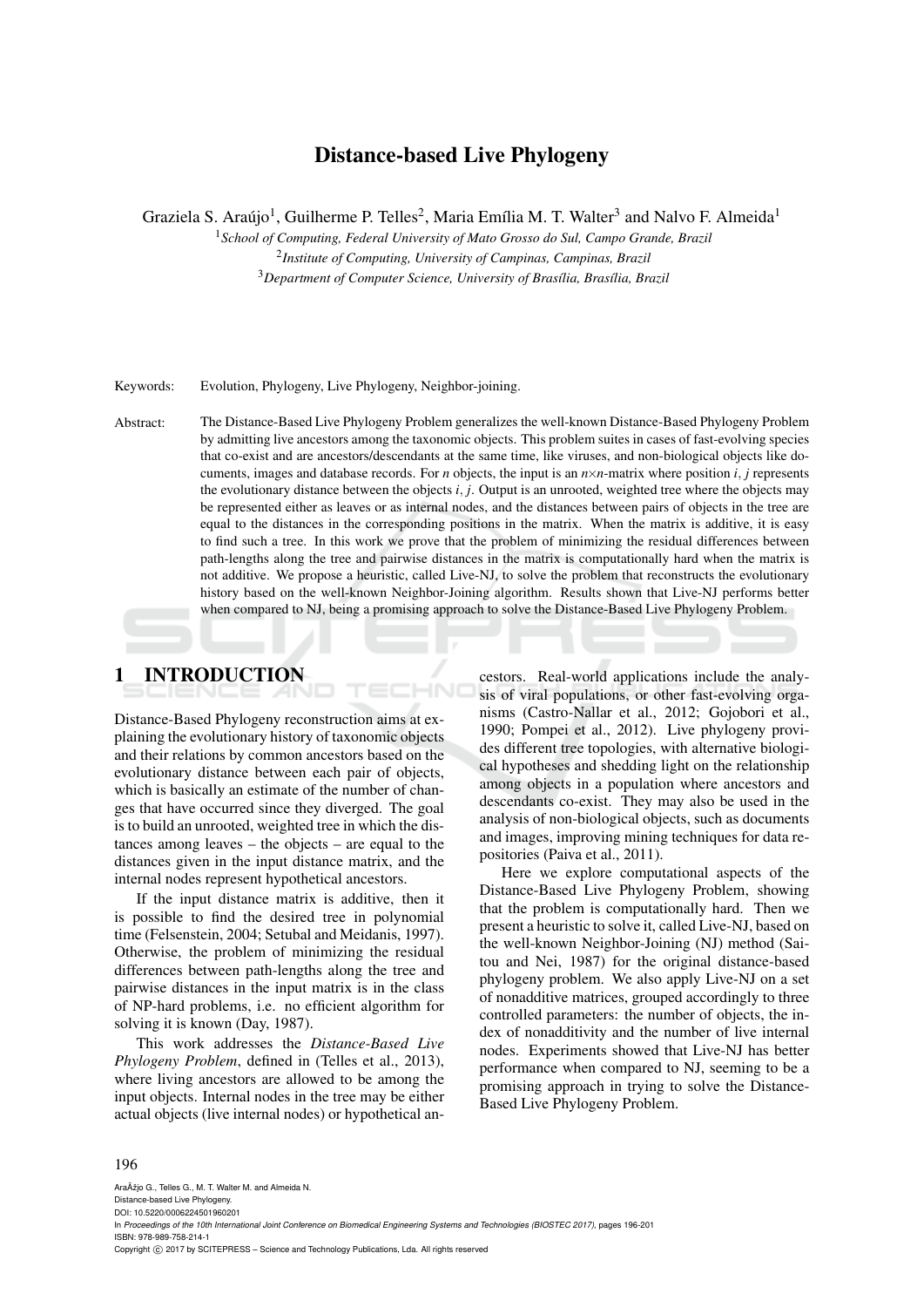## 2 DISTANCE-BASED LIVE PHYLOGENY

The *Distance-Based Live Phylogeny Problem* takes as input a symmetric  $n \times n$  matrix *M*, where  $M_{i,j}$  is the distance between objects *i* and *j*. The output is an unrooted, weighted tree, in which: all internal nodes have degree 3; each object is represented by a node (either a leaf or an internal node); and all leaves represent objects. Moreover, each path length between two objects  $i, j$  in the tree is equal to  $M_{i,j}$ .

When it is possible to build such a tree, *M* is said to be additive, and the tree is said to be compatible with *M*, like in the original Distance-Based Phylogeny Problem. Given an additive input distance matrix, it is possible to reconstruct the live phylogeny in polynomial-time (Telles et al., 2013). Figures 1 and 2 show an additive input distance matrix and the corresponding live phylogeny tree.

|   |             |    |         | 2 3 4 5 6 7 8                                          |            |                |      |
|---|-------------|----|---------|--------------------------------------------------------|------------|----------------|------|
|   | $1 \perp 0$ | 20 |         | 22 27 22 11 15 12                                      |            |                |      |
|   |             |    |         | 2 20 0 18 23 12 15 5 8                                 |            |                |      |
|   |             |    |         | $3 \mid 22 \quad 18 \quad 0 \quad 9 \quad 20 \quad 17$ |            | 13             | 10   |
|   |             |    |         | 4 27 23 9 0 25 22 18 15                                |            |                |      |
|   |             |    |         | 5 22 12 20 25 0 17 7                                   |            |                | 10   |
|   |             |    |         | 6 11 15 17 22 17 0                                     |            | 10 7           |      |
|   |             |    |         | 7   15   5   13   18   7                               |            | $10 \quad 0$   | $-3$ |
| 8 | 12          |    | 8 10 15 | 10                                                     | $\sqrt{7}$ | $\overline{3}$ |      |

Figure 1: An additive matrix with distances among 8 objects.



Figure 2: The live phylogeny tree for the matrix in Figure 1. Input objects 7 and 8 are live internal nodes. Hypothetical nodes are represented by white circles.

When the input matrix is not additive, the problem consists in finding a live tree that has the minimum difference to *M*. In this section we prove that this problem is computationally hard, and in Section 3 we propose a heuristic, called Live-NJ, to solve it.

Starting from a matrix *M* of pairwise distances among *n* objects, the original phylogeny problem is to build a tree *T* with exactly *n* leaves such that the distances in *T* better reflects the distances in *M*. In the live phylogeny problem we are interested in a tree that better reflects the distances in *M*, but having at most *n* leaves.

Characterizing the computational hardness of a

problem is important because if a problem is solvable in polynomial time, then it is probable that a program will solve it efficiently both in time and in memory usage. Otherwise it is probably not possible to solve the problem efficiently in general. Below we show that the Distance-based Live Phylogeny Problem is computationally hard by showing that its decision version is NP-complete (Theorem 1).

We define  $Q(M,d)$  as a measure of the difference between the distances in *M* and the distances *d* in *T*:

$$
Q = \sum_{i < j}^{n} (M_{ij} - d_{ij})^2. \tag{1}
$$

We also state the following phylogeny decision problems.

|           | THE DISTANCE-BASED PHYLOGENY PROBLEM (DBPP)             |
|-----------|---------------------------------------------------------|
| Instance: | A matrix $M_{n \times n}$ and a real number $K > 0$ .   |
| Ouestion: | Is there a tree $T$ having exactly $n$ leaves and       |
|           | edge weights $d_{ij}$ , $1 \le i < j \le n$ , such that |
|           | $Q(M,d) \leq K?$                                        |
|           |                                                         |

THE DISTANCE-BASED LIVE PHYLOGENY PROBLEM (DBLPP)

| Instance:        | A matrix $M'_{n \times n}$ and a real number $K' \geq 0$ . |
|------------------|------------------------------------------------------------|
| <b>Ouestion:</b> | Is there a tree $T'$ having at most <i>n</i> leaves        |
|                  | and edge weights $d'_{ij}$ , $1 \le i < j \le n$ , such    |
|                  | that $Q(M', d') \leq K'$ ?                                 |

#### Theorem 1. *DBLPP is NP-complete.*

*Proof.* DBPP was shown to be NP-complete by (Day, 1987). We reduce DBPP to DBLPP as part of the proof that DBLPP is also NP-complete. The reduction is trivial: an instance  $(M,K)$  of DBPP is transformed to an instance  $(M', K')$  to DBLPP making  $M' = M$  and  $K' = K$ .

If the answer for a DBPP instance is yes, then there is a tree *T* with exactly *n* leaves with weights *d*<sub>i</sub> for each pair *i*, *j* such that  $Q(M,d) \leq K$ . It is easy to see that tree *T* is also an answer to the DBLPP.

Conversely, if the answer for an instance of DBLPP is yes, there exists a tree  $T'$  with weights  $d'_{ij}$ for each pair of objects *i*, *j* such that  $Q(M', d') \le K'$ . A corresponding solution for DBPP can be obtained according to one of the following cases:

- $T'$  does not have live internal nodes. Making  $T = T'$  gives a tree with exactly *n* leaves and  $Q(M, d') \leq K$ , which allows answering yes to DBPP.
- $T'$  has live internal nodes. Build a tree  $T$  applying the following operation while there is a live internal node in  $T'$ . Let  $x$  be a live internal node representing object *u*. Choose an edge  $(x, z)$  incident to *x*, add a new hypothetical node *y* splitting this edge and add an edge connecting *y* to a new leaf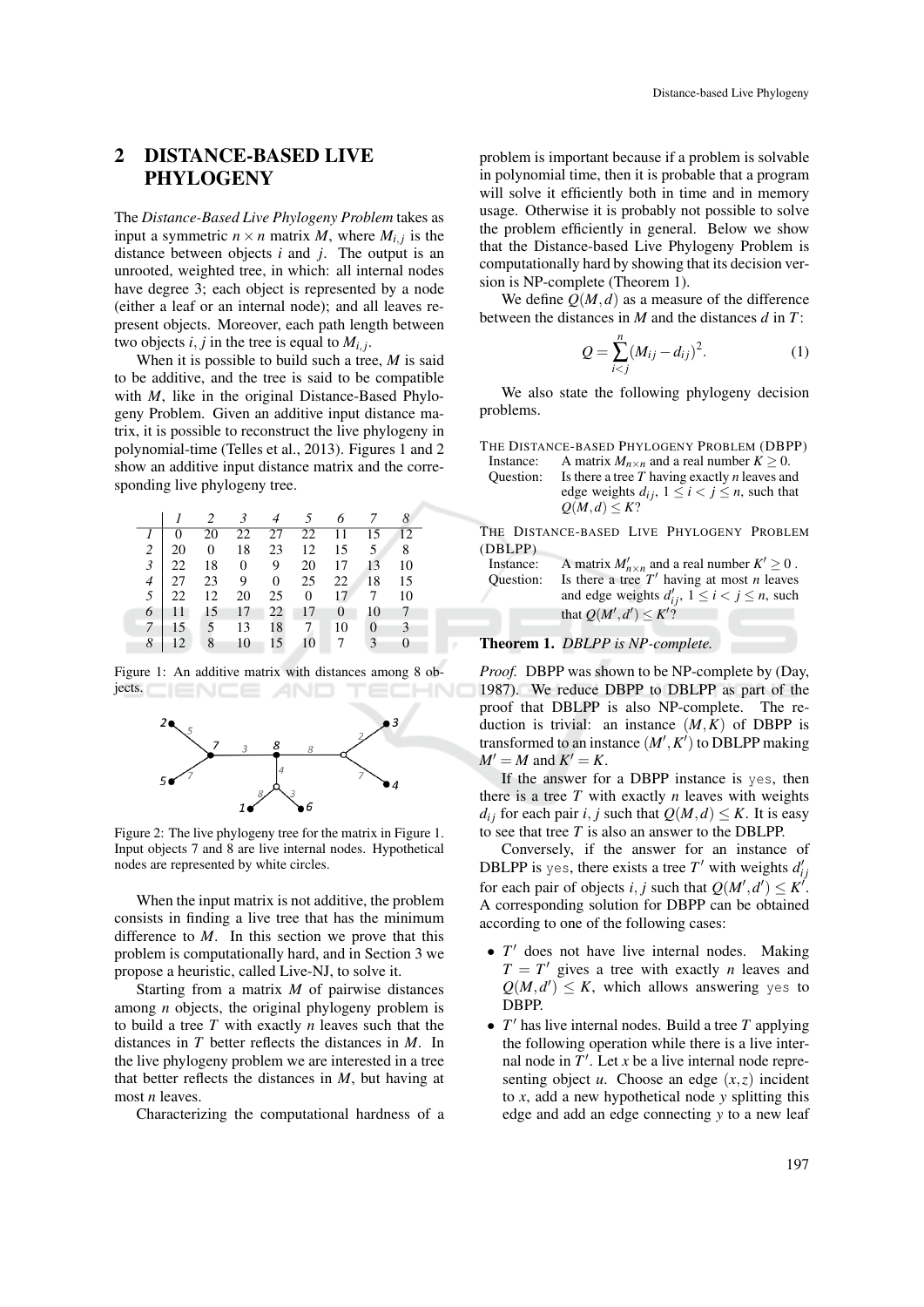node labeled *u*. Let *a* be the weight of  $(x, z)$ . Set edge weights  $d'_{xy} = d'_{yu} = 0$ , and  $d'_{y,z} = a$ . Finally, turn  $x$  into a hypothetical node. Figure 3 illustrates this operation. When no live internal node is left, *T* will have exactly *n* leaves, and because pairwise distances in *T* are the same as those in *T* 0 by construction, we have  $Q(M,d) \leq K$ . Then *T* is answer yes to DBPP.



Figure 3: Transformation of a live internal node *u* (a) into a leaf (b) in  $T'$ . All pairwise distances are preserved.

Thus we may conclude that DBPP polynomially reduces to DBLPP, and hence DBLPP is NP-hard. It is straightforward to verify a solution for DBLPP in polynomial time, and hence DBLPP belongs to NP. We conclude that DBLPP is NP-complete.  $\Box$ 

This result improves our understanding on the problem and signals that, except for small values of *n*, it can't be solved optimally and that we must resort to near optimal results.

## 3 LIVE-NJ

NP-complete problems justify the challenge of designing efficient (polynomial time) heuristics, that is, algorithms that do not guarantee optimal solutions for every instance of the problem but present good performance. One of the most frequently used heuristic to solve the original problem of distance-based phylogeny (where live internal nodes are not allowed) is the well-known Neighbor-Joining (NJ) approach (Saitou and Nei, 1987; Studier and Keppler, 1988). The basic idea behind NJ is to join, at each step, a pair of objects that gives the smallest sum of edge lengths. This chosen pair is joined into a new internal node, and replaced by this new node before the next step. NJ algorithm is the most popular among the distance-based methods (Makarenkov et al., 2006).

For the original phylogeny problem, NJ reconstructs the correct tree when the matrix is additive.

198

When the matrix is nonadditive, even though there is no bound to measure the quality of the distances on the resulting tree, NJ builds the right topology when the distances in the matrix are sufficiently close to the true evolutionary distances (Atesson, 1999; Mihaescu et al., 2009).

For live phylogenies, when NJ receives an additive matrix as input, it reconstructs a correct tree in terms of distance, but it does not allocate any object as internal node. All the objects always appear as leaves. We show that, for each leaf *u* in the tree produced by NJ that should be internal, NJ creates edges with length zero in the vicinity of *u*. This is what Theorem 2 states. Based on this result, it is possible to make small changes on that vicinity, promoting *u* to an internal live node. This is the core of our heuristic.

Theorem 2. *Let M be an additive matrix with at least 4 objects, T a live tree and TNJ an NJ tree, both compatible with M. For each object u that is an internal node in T , there are adjacent internal nodes v and w in TNJ such that edges* (*u*, *v*) *and* (*v*,*w*) *have length zero.*

*Proof.* First suppose that *M* has exactly four objects. The tree produced by NJ,  $T_{NJ}$ , is unique up to relabeling, as shown in Figure 4(a). The live phylogeny *T* is also unique, as shown in Figure 4(b).



Figure 4: (a) Phylogeny  $T_{NJ}$  produced by NJ to four objects and (b) live phylogeny tree *T* with four objects. Live internal node *u* has degree three.

Since all distances in both trees are compatible with *M*, we will call them *d*. Let *u* be the internal node in *T*. Object *u* is a leaf in  $T_{NI}$ , adjacent to *v*, which is adjacent to *w*, as depicted. From  $T_{NJ}$ ,  $d_{u,t_1}$  +  $d_{u,t_2} - d_{t_1,t_2} = 2d_{u,v}$ . By taking distances in *T*, we have  $d_{u,t_1} + d_{u,t_2} = d_{t_1,t_2}$ . Thus,  $d_{u,v} = 0$ . Using a similar relation, in  $T_{NJ}$  we have that  $d_{u,t_2} + d_{u,t_3} - d_{t_2,t_3} = 2d_{u,w}$ , and  $d_{u,w} = 0$ .

Now suppose that there are more than four objects. Then there are three subtrees separated by  $u$ , with leaves  $t_1$ , $t_2$ , $t_3$ , $t_4$ , as shown in Figure 5. Note that, up to relabeling, each subtree has at least one leaf, and one of them has to have more than one leaf. Up to relabeling, NJ will produce one of the trees shown in Figures 6 and 7. If NJ produced the tree in Figure 6, then we have  $d_{u,t_1} + d_{u,t_3} - d_{t_1,t_3} = 2d_{u,v}$ . By ta- $\lim_{t \to \infty}$  distances in *T*, we get  $d_{u,t_1} + d_{u,t_3} = d_{t_1,t_3}$ . Thus,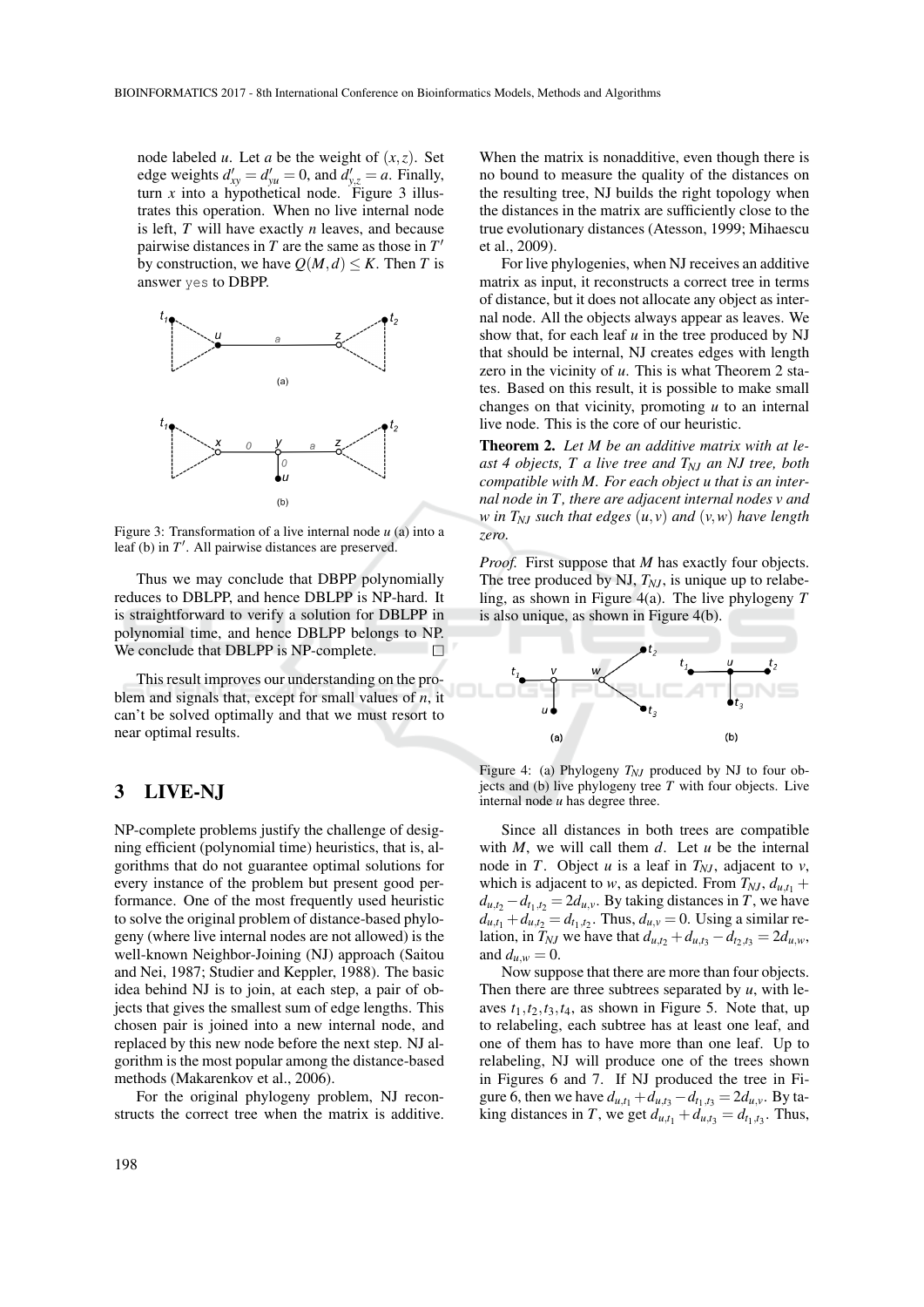$d_{u,v} = 0$ . Using a similar relation, in  $T_{NJ}$  we have that  $d_{u,t_2} + d_{u,t_3} - d_{t_2,t_3} = 2d_{u,w}$ , and  $d_{uw} = 0$ . If NJ produced the tree showed in Figure 7, we may apply the same reasoning to conclude that  $d_{u,v} = d_{u,w} = 0$ .  $\Box$ 



Figure 5: Live phylogeny tree *T* with more than 4 objects.



Figure 6: Phylogeny *TNJ* produced by NJ for more than 4 objects, when three objects are gathered in a subtree.



Figure 7: Phylogeny  $T_{NJ}$  produced by NJ for more than 4 objects, having two objects in two separated subtrees.

Theorem 2 tells us how to use NJ to solve the Live Phylogeny Problem when the input matrix is additive: just take each leaf *u* and internal nodes *v*,*w* such that the lengths of edges  $(u, v)$  and  $(v, w)$  are equal to zero, contract both edges making  $u = w$ , thus turning *u* into a live internal node.

Our Live-NJ heuristic uses the same idea for nonadditive matrices. First it runs NJ. Then, if the input matrix is additive, it makes all possible contractions as explained previously to obtain the live tree. If the input matrix is nonadditive, then there is no guarantee that NJ will produce such well-characterized leaf *u* and nodes *v*,*w*, as stated in Theorem 2. However, Live-NJ looks for a leaf *u* and internal nodes *y*,*z*, with the same topology of  $u, v, w$  in the additive case, but at this time having edges  $(u, y)$  and  $(y, z)$  with small lengths, as follows.

Let *D* be a nonadditive distance matrix with at least four objects. Let *TNJ* be the tree obtained by NJ, such that there is a leaf with the configuration shown in Figure 8, where *z*, *y* are hypothetical nodes, and the lengths *a*,*b*, *c* of the edges incident to *y* are such that  $b, c < a$ .

After running NJ, our heuristic visits the leaves of the tree. Let  $T$  be the current tree at the beginning of an arbitrary step of Live-NJ. Take a triple *u*, *y*,*z*,



Figure 8: NJ Tree. Object *u* is a leaf and  $b, c < a$ .

as stated above, if any, and check if the contraction of edges  $(u, y)$  and  $(y, z)$  (making  $z = u$  and turning *u* into a live internal node) creates a tree  $T'$  better than  $T$ , as shown Figure 9. If  $T'$  is better than  $T$ , we make the contraction and proceed to the next step, again looking for other triple  $u, y, z$  in the same way. Now we will explain how to calculate the distances in  $T'$ , including length  $e$  of the edge  $(x, u)$ , and how to decide when  $T'$  is better than  $T$ .



Figure 9: Tree  $T'$ . After the contraction of edges of  $T$ , *u* becomes a live internal node.

## Calculating distances in *T* 0

Notice that we replaced edges  $(x, y)$ ,  $(y, z)$ ,  $(u, y)$  in *T*, with lengths  $a, b, c$ , respectively, by the edge  $(x, u)$ with length  $e$  in  $T'$ .

Let  $d'_{i,j}$  be the distance between the objects *i* and *j* in *T*<sup>'</sup>. In the new tree *T*<sup>'</sup>, we make  $e = a + (b + b)$  $\frac{c}{2}$  and calculate distances *d'* of *T'* as follows: (i) for each pair of objects  $t_1$ ,  $t_2$  separated by *y* in  $T$ ,  $d'_{t_1,t_2}$  =  $d_{t_1,t_2} + (c - b)/2$ ; (ii) for each object *t*<sub>1</sub> in *T*,  $d'_{u,t_1} =$  $d_{u,t_1} + (b - c)/2$ ; and (iii) for each object  $t_2$  in *T*,  $d'_{u,t_2} = d_{u,t_2} - (b + c)$ . Note that only these distances change and need to be calculated.

By choosing this kind of subtree, where  $b, c < a$ , and calculating the distances as above, we are trying to get closer to the situation that we had in the additive case, i.e.,  $b, c = 0$ .

## Is  $T'$  better than  $T$ ?

Let  $d_{i,j}$  be the distance between the objects *i* and *j* in *T*. We measure the variation between distances in *D* and in *T* according to Equation 1.

Tree *T*' is better than *T* if  $Q' \leq Q + \delta$ , where *Q*' is calculated replacing  $d$  with  $d'$  in Equation 1, and δ is a parameter that allows Live-NJ to be more or less strict. If  $Q' \leq Q + \delta$ , we substitute *T* by *T'* and continue the process for each remaining leaf, until we cannot find any triple  $u, y, z$  as above, or  $Q' > Q + \delta$ , for all remaining leaves.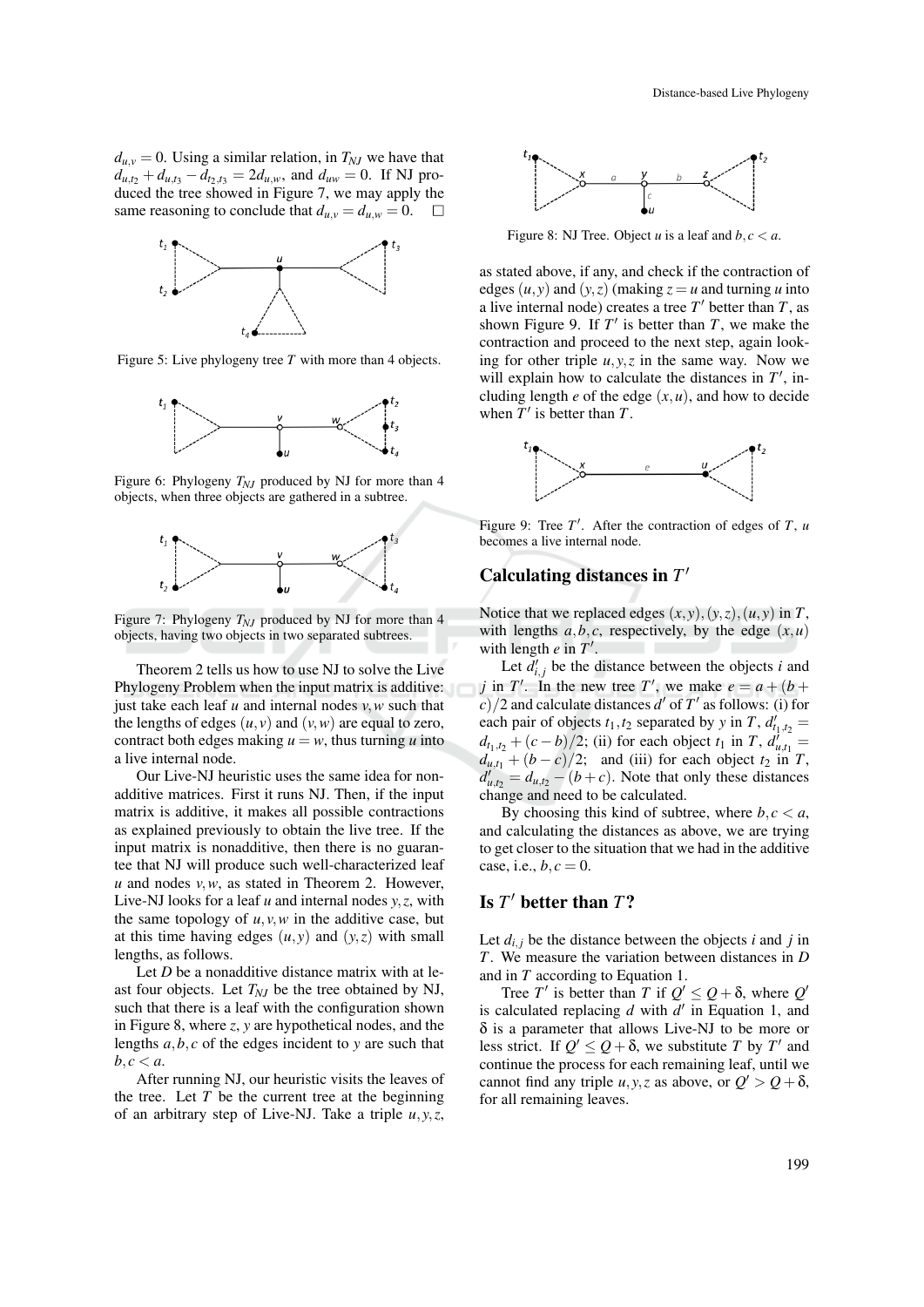TECHNO

### **Complexity**

The first step of Live-NJ is to run NJ. The running time of NJ is  $O(n^3)$ . After that, each one of the  $O(n)$ steps of Live-NJ takes  $O(n^2)$  to calculate distances in *T*<sup>'</sup>, constant time to verify if a leaf satisfies the condition stated by Theorem 2 (or, if  $b, c < a$ ), and  $O(n^2)$ time to apply Equation 1 to calculate  $Q'$ . Thus, the running time of Live-NJ is  $O(n^3)$ .

#### 4 RESULTS AND DISCUSSION

In this section we present some preliminary validation of Live-NJ, comparing its performance with that of NJ when increasing nonadditivity. By performance we mean the ability to minimize the score  $Q(M, d)$ , according to Equation 1.

The experiments were made using sets of nonadditive matrices, grouped according to three parameters: the number of objects, the index of nonadditivity (explained below), and the percentage of live internal nodes. Two datasets have been built: in the first we assessed the performance of NJ by increasing the number of objects and the nonadditivity index. In the second one we assessed the performance of Live-NJ by increasing the three parameters.

#### Index of nonadditivity

A distance matrix *M* is additive only if its set of objects satisfies the properties of a metric space and also the *4-point condition* (4PC) (Setubal and Meidanis, 1997). In particular, by being a metric space, for any triple of objects *i*, *j*, *k*,  $M_{ij} \leq M_{ik} + M_{kj}$ . This is the well-known *triangular inequality*. 4PC states that, given any quadruple of objects, we can label them *i*, *j*,  $k$  and *l* such that  $M_{ij} + M_{kl} = M_{ik} + M_{jl} \ge M_{il} + M_{jk}$ .

Let *M* be a distance matrix. Let  $\alpha'$  be the number of triples of *M* not satisfying the triangular inequality and  $\beta'$  be the number of quadruples not satisfying 4PC. We define the index of nonadditivity  $I_N$  of M as  $I_N = (\alpha'/\alpha + \beta'/\beta)/2$ , where α and β are the total number of triples and quadruples of *M*, respectively. Notice that  $0 \le I_N \le 1$ .

#### Performance assessment

The dataset built to assess the performance of NJ consists of sets of nonadditive matrices, grouped according to their number *N* of objects,  $N = 10, 20, \ldots 100$  and their  $I_N$ , in the ranges  $(0,0.25]$ ,  $(0.25,0.5]$ ,  $(0.5,0.75]$ ,  $(0.75,1]$ . For each

value of *N* and each range of *IN*, a bucket of 100 matrices was built.

Each input matrix is generated by first producing a random tree, then generating a matrix from the tree. By construction, such matrix is additive. Then the matrix is disturbed, basically by choosing a random triple *i*, *j*, *k* and making  $M_{ij} = M_{ik} + M_{ki} + \delta$ . This alteration obviously changes  $\alpha'$  and possibly changes  $\beta'$ , consequently modifying the nonadditivity index  $I_N$ . For these experiments we used  $\delta = 1$ .

As expected, the higher is  $I_N$ , the worse the performance of NJ is. Figure 10 shows the variation of  $Q(M,d)$  for the trees built by NJ as  $I_N$  increases, for 10, 50 and 100 objects. Another highlight is that NJ scores tend to increase faster as *N* grows.



Figure 10: NJ scores given  $I_N$ , for  $N = 10,50$  e 100 objects.

To evaluate Live-NJ we used the same method that was used in the evaluation of NJ, but we added another parameter for the construction of the dataset: the percentage of live internal nodes. So, besides *N* and  $I_N$ , we also used the percentage  $P =$ 20%,40%,60%,80% of live internal nodes over the number of leaves. This time the additive matrices were generated from random trees containing  $N =$ 10,20,...100 leaves plus *P* percent (over *N*) of live internal nodes. Thus, for each  $N = 10, 20, \ldots 100$ ,  $I_N$ in  $(0,0.25]$ ,  $(0.25,0.5]$ ,  $(0.5,0.75]$ ,  $(0.75,1]$  and *P* = 20%,40%,60%,80% over *N*, a bucket of 100 nonadditive matrices was built.

The results for  $N = 10$ , 50 and 100 are shown in Figures 11, 12 and 13, respectively. Each figure shows the Live-NJ scores for all values of *P*. Taking the same intervals of *IN*, Live-NJ presents a better performance when compared to NJ, even with higher percentages of live internal nodes.